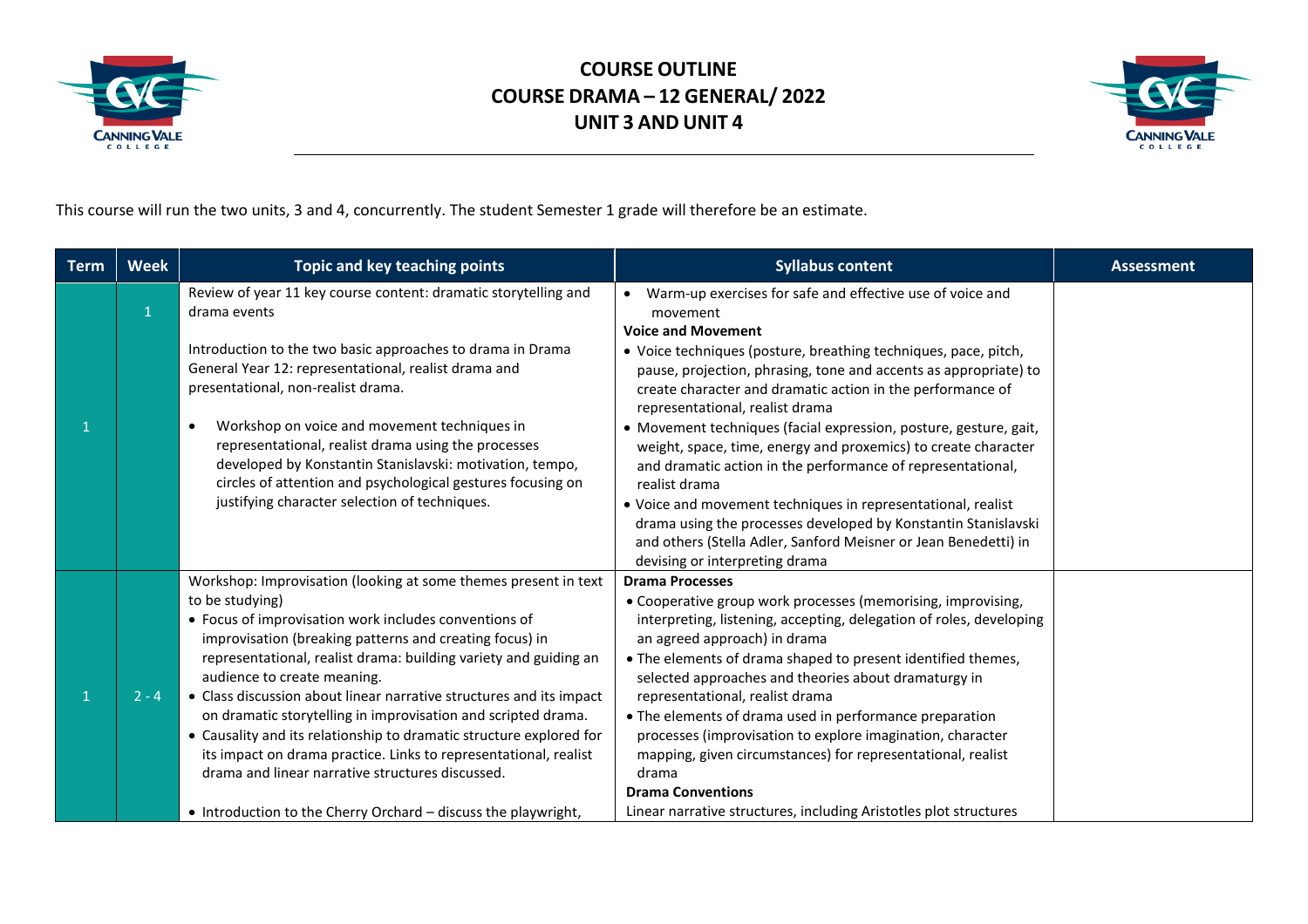



|         | the era, values present, view video and make detailed notes on<br>the influence of Stanisvlaski https://youtu.be/uMzuxuA1POU<br>• Workshop on themes etc, how do you feel that the playwright<br>was trying to get his message across to the audience? What<br>Design elements are described in the text to outline the<br>realistic moments on time to help the audience feel like they<br>are looking through the 4 <sup>th</sup> wall?<br>Visualise the lighting, sound, set and costume that would<br>be used to bring this piece alive<br>Complete booklet in short answer form, prior to going to<br>see the production to make detailed notes on the style<br>and the play and see how the Director realised and<br>presented their interpretation of the script when viewing<br>it live. | (mythos)<br>Conventions of interpreting a script (motivation, tempo, circles of<br>attention and psychological gestures) refined through<br>improvisation in representational, realist drama<br><b>Drama Forms and Styles</b><br>• Relationships between representational, realist drama and<br>linear narrative structures<br>• Conventions of improvisation (breaking patterns and creating<br>focus) in representational, realist drama<br>Values, forces and drama practices<br>• Forces that contributed towards the development of<br>representational, realist approaches to acting, design and drama<br>• Development of representational, realist drama with a focus on<br>the ways particular practitioners, such as Stanislavski, have<br>interpreted representational, realist drama<br><b>Oral and Written Communication</b><br>Short Extended answer forms |                                      |
|---------|--------------------------------------------------------------------------------------------------------------------------------------------------------------------------------------------------------------------------------------------------------------------------------------------------------------------------------------------------------------------------------------------------------------------------------------------------------------------------------------------------------------------------------------------------------------------------------------------------------------------------------------------------------------------------------------------------------------------------------------------------------------------------------------------------|--------------------------------------------------------------------------------------------------------------------------------------------------------------------------------------------------------------------------------------------------------------------------------------------------------------------------------------------------------------------------------------------------------------------------------------------------------------------------------------------------------------------------------------------------------------------------------------------------------------------------------------------------------------------------------------------------------------------------------------------------------------------------------------------------------------------------------------------------------------------------|--------------------------------------|
| $5 - 7$ | • Script extract of The Cherry Orchard by reviewed. Discussion<br>about ways of achieving the opening stage directions and<br>action of the play.<br>Activity reinforces the knowledge and skills of Task 3 in<br>preparation of viewed performance.<br><b>Task 3 introduced</b><br>• Theatre review of a viewed performance (live or, if access is<br>limited, digital).<br>• Students will attend one of two performances from a local<br>theatre company. Notes about characterisation, blocking,<br>design and technology and audience responses are collated by<br>students on the viewed live performance. Notes are<br>summarised into one page to be used for an in-class review for<br>Task 3.                                                                                          | Drama processes and the elements of drama<br>• The elements of drama (role, character and relationships,<br>situation, voice, movement, space and time, language and texts,<br>symbol and metaphor, mood and atmosphere, dramatic<br>tension) refined through improvisation and rehearsal to create<br>realistic characterisation and relationships in performance<br>through processes developed by Stanislavski or adapted by<br>others<br><b>Drama Conventions</b><br>• Techniques in representational, realist drama for engaging the<br>audience through suspension of disbelief<br>• Performance and audience behaviours (role of observer in<br>realist drama) in representational, realist drama<br>Drama processes and the elements of drama<br>• The elements of drama shaped through viewpoints in                                                            | Week 6: Task $3$ – Theatre<br>Review |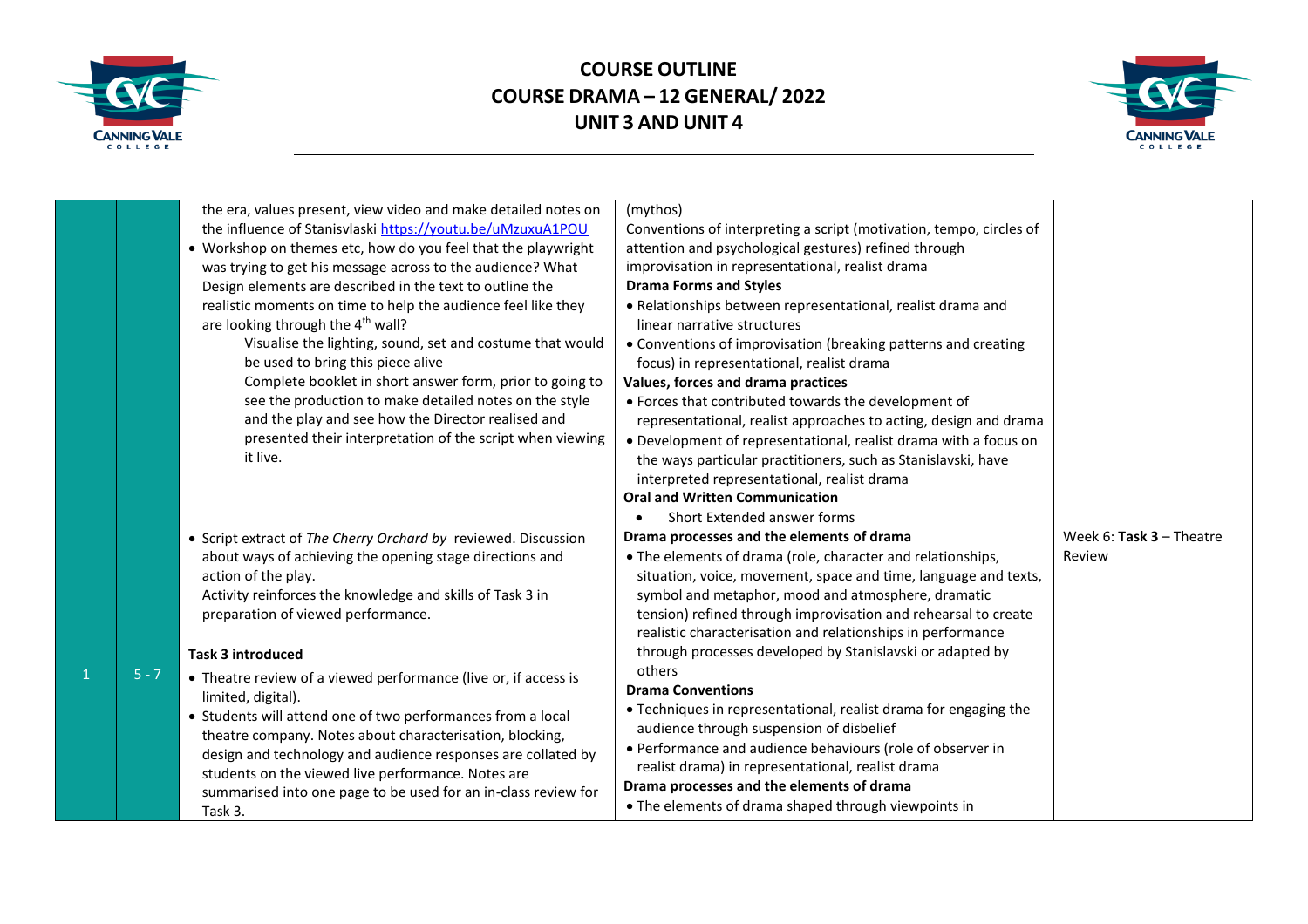



|     |          | • Look at the Features of a Drama Publicity Poster, students are<br>encouraged to view the marketing material on production<br>viewing.<br>Introduction to Task 1: interpretation of an extract of The Shifting<br>Heart for performance in groups<br>• Workshops on conventions of interpreting a script (motivation,<br>tempo, circles of attention and gestures) refined through<br>improvisation in representational, realist drama. This includes<br>experimentation with the elements of drama to explore<br>imagination and character mapping, given circumstances for<br>The Shifting Heart. | improvisation and text interpretation to create dramatic<br>meaning that educates and presents forces<br>Oral and written communication<br>• Graphic organisers, diagrams, and illustrations with appropriate<br>use of annotations, and of colour<br>• Structuring ideas and responses<br>• Short and extended answer forms<br>Voice and movement<br>• Focus and spatial awareness in representational, realist drama<br><b>Drama forms and styles</b><br>• Interpretation of representational, realist drama forms and                                          |                                                                                         |
|-----|----------|------------------------------------------------------------------------------------------------------------------------------------------------------------------------------------------------------------------------------------------------------------------------------------------------------------------------------------------------------------------------------------------------------------------------------------------------------------------------------------------------------------------------------------------------------------------------------------------------------|-------------------------------------------------------------------------------------------------------------------------------------------------------------------------------------------------------------------------------------------------------------------------------------------------------------------------------------------------------------------------------------------------------------------------------------------------------------------------------------------------------------------------------------------------------------------|-----------------------------------------------------------------------------------------|
|     |          |                                                                                                                                                                                                                                                                                                                                                                                                                                                                                                                                                                                                      | styles (Realism, Naturalism) by shaping the elements of drama<br><b>Spaces of performance</b><br>. Ways that audiences are positioned to identify and engage with<br>representational, realist drama<br>Values, forces and drama practice<br>• Impact of audience expectations, attitudes, experiences and<br>understandings on drama production and audience responses<br><b>Management skills and processes</b><br>• Posters, programs and publicity in representational,<br>realist drama<br>• Intellectual property rights and performance rights in<br>drama |                                                                                         |
| 1/2 | $8 - 11$ | • Selection of groups for script interpretation of key scene or<br>section. Task 1 includes design work and one workshop process<br>with a student from another group as the director. The<br>workshop is based on a strategy used by one of three directors:<br>Stanislavski, Stella Adler or Michael Chekhov.<br>• Workshop on conventions of documenting representational,<br>realist drama (script annotations, blocking notations and plan<br>and elevation views of blocking and basic design).                                                                                                | Drama processes and the elements of drama<br>• Directing theory that shapes the application of the elements of<br>drama in representational, realist drama refined through<br>improvisation<br><b>Drama forms and styles</b><br>• Interpretation of representational, realist drama forms and<br>styles (Realism, Naturalism) by shaping the elements of drama<br><b>Spaces and performance</b>                                                                                                                                                                   | Week 11 Task 1: Script<br>Interpretation of a key<br>scene from "The Shifting<br>Heart" |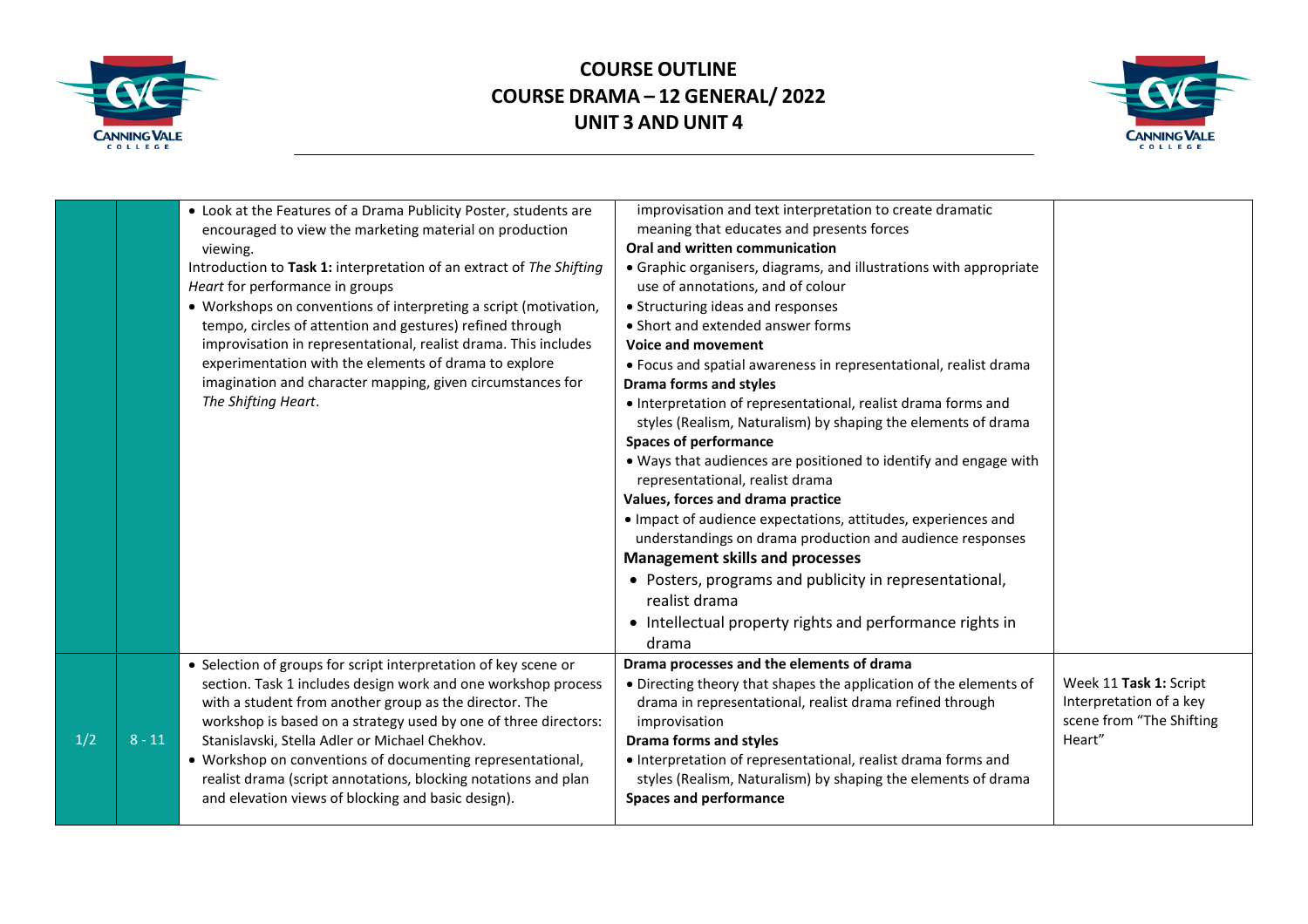



| • Script-extract activity looking at the contrast between the<br>Shifting Heart and The Cherry Orchard by Anton Chekhov.<br>Week 9: Task 1 presented in class for feedback. Marking key<br>used to guide teacher feedback and student planning for Task 1<br>development.                                                                                                                                                                                                                                                                                                                                            | • Proscenium arch and thrust stages in representational, realist<br>drama<br>• Strategies to present space and time (planned uses of space)<br>when working in different performance areas focusing on<br>representational, realist drama<br>• Ways that audiences are positioned to identify and engage with<br>representational, realist drama                                                                                                                                                                                                                    |  |
|----------------------------------------------------------------------------------------------------------------------------------------------------------------------------------------------------------------------------------------------------------------------------------------------------------------------------------------------------------------------------------------------------------------------------------------------------------------------------------------------------------------------------------------------------------------------------------------------------------------------|---------------------------------------------------------------------------------------------------------------------------------------------------------------------------------------------------------------------------------------------------------------------------------------------------------------------------------------------------------------------------------------------------------------------------------------------------------------------------------------------------------------------------------------------------------------------|--|
| • Review of cooperative group work processes (memorising,<br>improvising, interpreting, listening, accepting, delegation of<br>roles, developing an agreed approach) in preparing for a script<br>interpretation of a key scene or section.<br>• Director workshops scheduled for Week 9 as part of Task 1.<br>• Review of strategies to present space and time (planned uses of<br>space) when working in different performance areas focusing<br>on representational, realist drama. Discussion includes ways in<br>which audiences are positioned to identify and engage with<br>representational, realist drama. | Design and technologies<br>• The collaboration of designers, scenographers, actors and<br>directors in representational, realist drama<br>• Principles of design (balance, contrast, emphasis, harmony,<br>repetition, unity, variety, movement, scale/proportion, pattern,<br>rhythm), visual elements (line, shape, texture, colour,<br>tone/value, 3D form and space) and design technologies in<br>representational, realist drama<br>• Drama design and technologies to represent real settings and<br>characters (reproduction of reality, selective realism) |  |
| • Design planning to reflect the particulars of one of two stages:<br>proscenium arch and thrust stages in representational, realist<br>drama. Design will include some lighting, sound and costumes,<br>properties and stage elements that demonstrate appropriate<br>application of principles of design and visual elements.<br>Emphasise design approach will reflect selective<br>realism/metonymic approaches.<br>Final planning for design and the transitions between<br>performances. Review of safe working practices in drama in<br>purpose-built performance spaces.<br>Week 11: Task 1 Due              | <b>Drama Conventions</b><br>• Conventions of documenting representational, realist drama<br>(script annotations, blocking notations and plan and elevation<br>views)<br><b>Management skills and processes</b><br>• Safe working practices in drama in purpose built performance<br>spaces<br>• Effective group work (selecting social and emotional<br>intelligences) to resolve conflicts and problems<br>• Time management skills (self motivation, prioritisation and<br>goal setting) in drama                                                                 |  |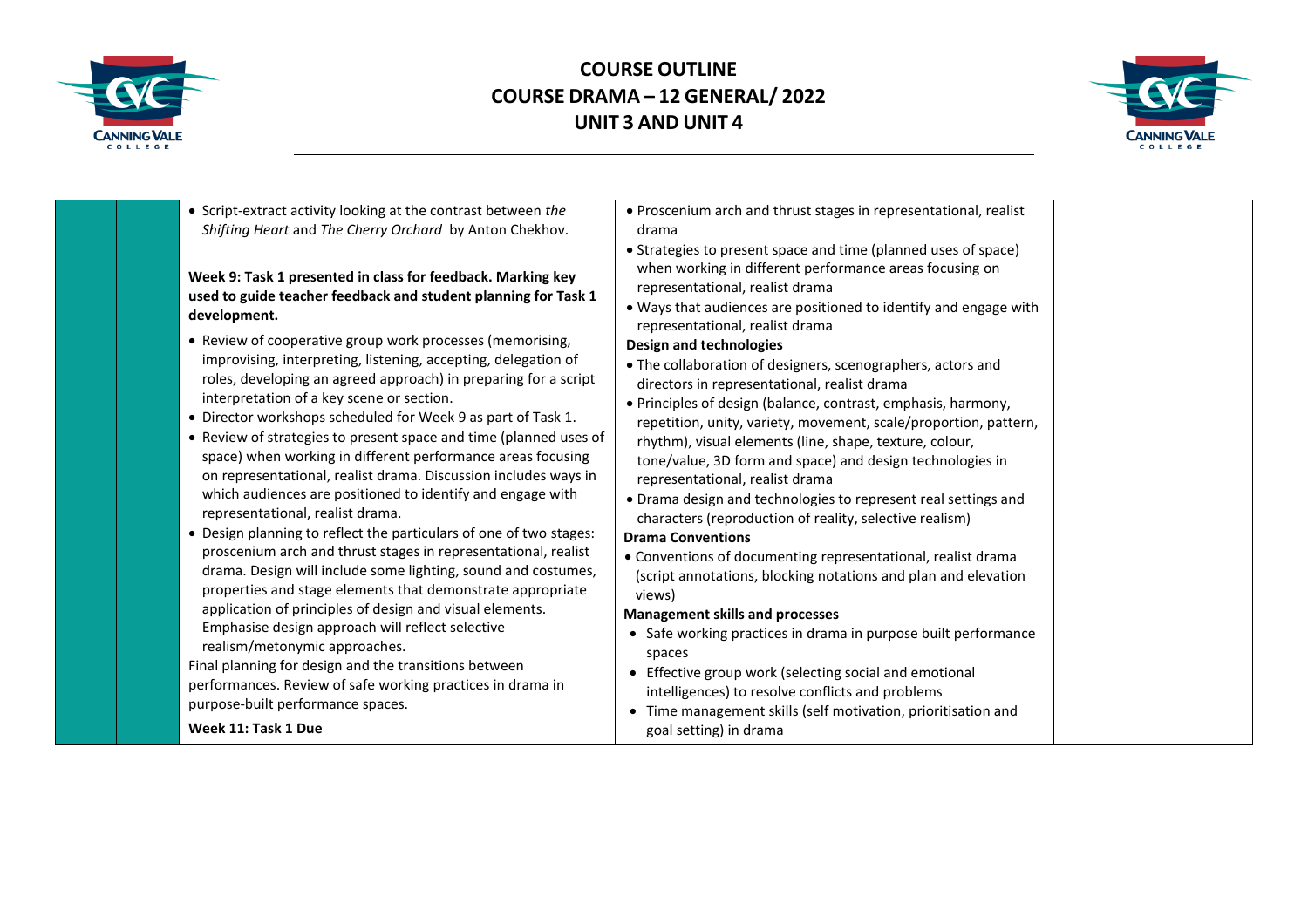



| $\overline{2}$ | $12 - 13$ | • Workshop processes undertaken to introduce the key content<br>of the externally set task. Groups formed to plan and practise<br>possible responses to externally set task.<br>• Students are encouraged to review, in the lead-up to final<br>written task, key knowledge, skills, techniques and processes<br>relevant to the task. Students encouraged to work<br>collaboratively with their peers to maximise the practical<br>understanding of the particulars of the possible task before it is<br>completed under invigilated conditions. The focus of the in-<br>class task will be unseen and closed book on the day of the<br>assessment.<br>Week 12/13: complete Task 4 in class                                                                                                                   | <b>Voice and Movement</b><br>focus and special awareness in representational, realist<br>drama<br>Drama processes and the elements of drama<br>The elements of drama shaped to present identified themes,<br>selected approaches and theories about dramaturgy in<br>representational, realist drama<br>Design and technologies<br>The collaboration of designers, scenographers, actors and<br>directors in representational, realist drama<br>Oral and written communication<br>Short and extended answer forms<br>Graphic organisers, diagrams, and illustrations with<br>appropriate use of annotations, and of colour                                                                                                                                                                                                   | Week 12/13 Task 4: EST                                  |
|----------------|-----------|----------------------------------------------------------------------------------------------------------------------------------------------------------------------------------------------------------------------------------------------------------------------------------------------------------------------------------------------------------------------------------------------------------------------------------------------------------------------------------------------------------------------------------------------------------------------------------------------------------------------------------------------------------------------------------------------------------------------------------------------------------------------------------------------------------------|------------------------------------------------------------------------------------------------------------------------------------------------------------------------------------------------------------------------------------------------------------------------------------------------------------------------------------------------------------------------------------------------------------------------------------------------------------------------------------------------------------------------------------------------------------------------------------------------------------------------------------------------------------------------------------------------------------------------------------------------------------------------------------------------------------------------------|---------------------------------------------------------|
| $\mathcal{P}$  | $14 - 15$ | Exam Week/s                                                                                                                                                                                                                                                                                                                                                                                                                                                                                                                                                                                                                                                                                                                                                                                                    |                                                                                                                                                                                                                                                                                                                                                                                                                                                                                                                                                                                                                                                                                                                                                                                                                              |                                                         |
| $\overline{2}$ | $16 - 18$ | <b>Review Unit 3 and Start Unit 4</b><br>• Review of student responses in the externally set task and<br>summarise strategies that would improve student engagement<br>with the knowledge and skills assessed through the task.<br>• Review of intellectual property rights and performance rights in<br>drama and examples of posters, programs and publicity in<br>representational, realist drama for effective techniques and<br>approaches.<br>• Review key learning of the unit and summarise the key<br>concepts that will remain the same in Unit 4 and key concepts<br>that will change in Unit 4.<br>• Review of the impact of representational, realist drama on<br>acting and design. Introduction to the key ways that the unit<br>approach will change in Unit 4. Highlight: unit will include a | <b>Drama Conventions</b><br>• Techniques in presentational, non-realist drama for connecting<br>with an audience through imaginative, political or polemical<br>engagement<br><b>Voice and movement</b><br>• Voice techniques (posture, breathing techniques, pace, pitch,<br>pause, projection, phrasing, tone and accents as appropriate) to<br>create role or character and dramatic action in the performance<br>of presentational, non-realist drama<br>• Movement techniques (facial expression, posture, gesture, gait,<br>weight, space, time, energy and proxemics) to create role or<br>character and dramatic action in the performance of<br>presentational, non-realist drama<br>• Voice and movement techniques in presentational, non-realist<br>drama using processes developed by Bertolt Brecht and others | Week $18:$ Task 5 – Script<br>Interpretation of "Hoods" |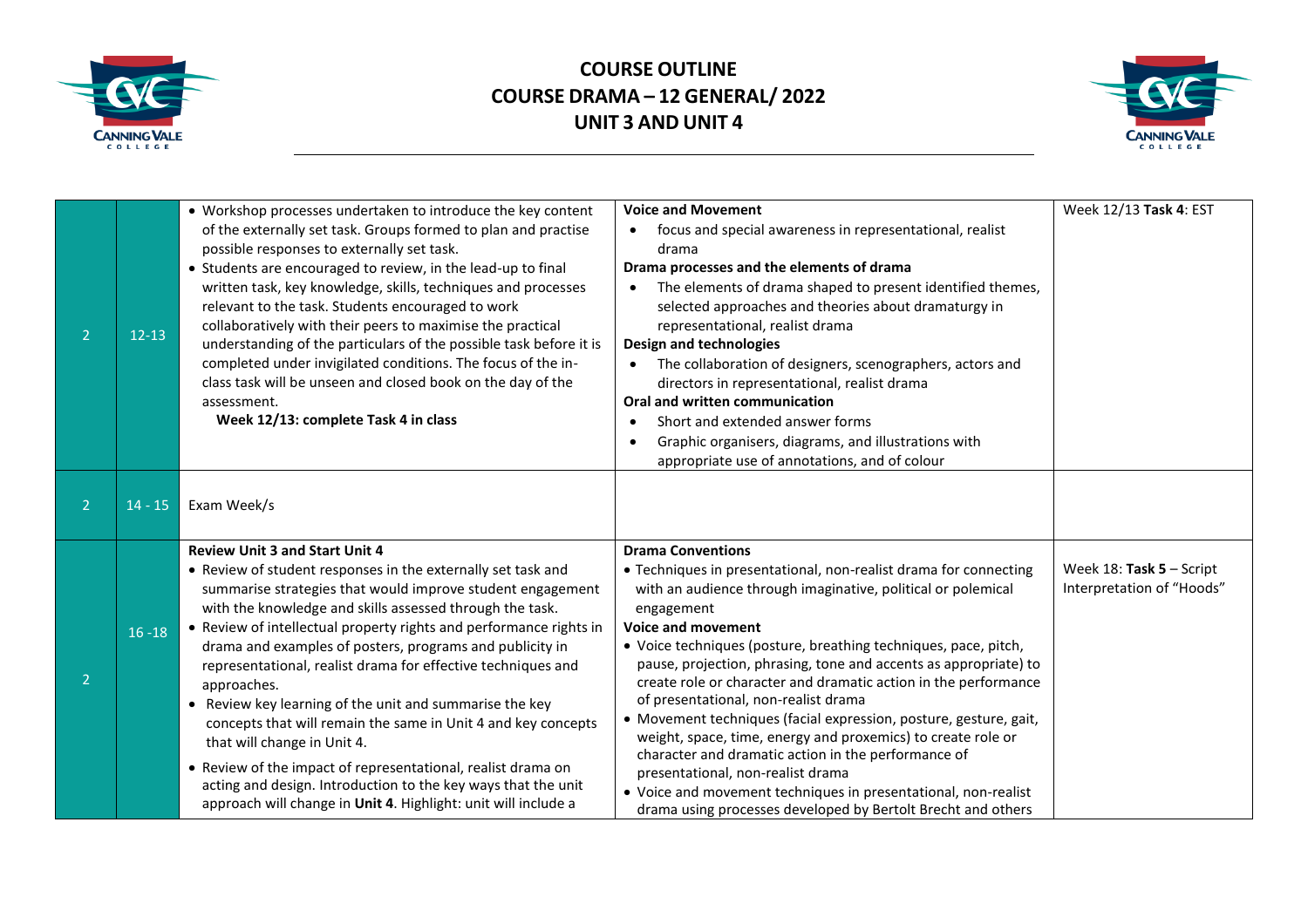



|                |           | scripted performance to an external audience with a more<br>detailed approach to integrating design roles.<br>• Explore examples of presentational drama which make a<br>connection with the audience. This may be from previously<br>viewed performances or examples on the internet<br>• Workshop on Brecht's Epic Theatre, review what previous<br>knowledge and understanding of conventions<br>• Review of the role of audience with them being spectators.<br>Review of safe working practices in drama in purpose-built or<br>found performance spaces.<br>Task 5 introduced: Script Interpretation - Hoods (presentation<br>style)<br>• Scripted interpretation and completion of one design or<br>directing role for one other group or the whole class task.<br>• Review of the storyline of Hoods.<br>Comparison with extract of Bertold Brechts Measures Taken to<br>explore the relevant forces that shaped the development of<br>these drama forms and styles.<br>• Review some of the videos from YouTube on 'Epic Theatre' and<br>vermundeffect - alienation techniques | (Rudolf Laban, Peter Brooke or Jerzy Grotowski) in devising or<br>interpreting drama<br>• Focus on spatial awareness in presentational, non-realist drama<br><b>Drama Forms and styles</b><br>• Interpretation of presentational, non-realist drama forms and<br>styles (such as Brechtian Epic Theatre, Shakespearean Theatre)<br>by shaping the elements of drama<br>Values, forces and drama practice<br>• Forces that contributed towards the development of particular<br>presentational, non-realist approaches to acting and drama<br>• Impact of changing historical, social and cultural values on<br>drama production and audience reception<br>• Development of presentational, non-realist drama with a focus<br>on the ways particular practitioners, such as Brecht, have<br>interpreted presentational, non-realist drama<br>Drama Processes and the elements of drama<br>• The elements of drama shaped through viewpoints in<br>improvisation to create dramatic meaning that challenges and<br>questions forces |                                                                        |
|----------------|-----------|-----------------------------------------------------------------------------------------------------------------------------------------------------------------------------------------------------------------------------------------------------------------------------------------------------------------------------------------------------------------------------------------------------------------------------------------------------------------------------------------------------------------------------------------------------------------------------------------------------------------------------------------------------------------------------------------------------------------------------------------------------------------------------------------------------------------------------------------------------------------------------------------------------------------------------------------------------------------------------------------------------------------------------------------------------------------------------------------|-----------------------------------------------------------------------------------------------------------------------------------------------------------------------------------------------------------------------------------------------------------------------------------------------------------------------------------------------------------------------------------------------------------------------------------------------------------------------------------------------------------------------------------------------------------------------------------------------------------------------------------------------------------------------------------------------------------------------------------------------------------------------------------------------------------------------------------------------------------------------------------------------------------------------------------------------------------------------------------------------------------------------------------|------------------------------------------------------------------------|
|                |           | • Consider the conventions of performance used by Bertolt<br>Brecht in directly address the audience.                                                                                                                                                                                                                                                                                                                                                                                                                                                                                                                                                                                                                                                                                                                                                                                                                                                                                                                                                                                   |                                                                                                                                                                                                                                                                                                                                                                                                                                                                                                                                                                                                                                                                                                                                                                                                                                                                                                                                                                                                                                   |                                                                        |
| $\overline{2}$ | $19 - 20$ | Task 2 Introduced: Oral Presentation on Production Design<br>Elements for a scripted performance and Task 6 - Scripted<br>Production<br>• Use of design principles and visual elements to support a<br>scripted performance with transformation of environment,<br>character and props for design role. Students will plan a design<br>that supports dramatic meaning and remains flexible for these<br>types of performances. They will schedule their time between<br>their acting ensemble and the group they're supporting with<br>directing or design.                                                                                                                                                                                                                                                                                                                                                                                                                                                                                                                             | Drama processes and the elements of drama<br>• Collaborative group work processes (memorising, improvising,<br>interpreting, workshopping, refining) in ensemble drama<br>• The elements of drama (role, character and relationships,<br>situation, voice, movement, space and time, language and texts,<br>symbol and metaphor, mood and atmosphere, dramatic<br>tension) refined through improvisation and rehearsal to create<br>role or character through processes developed by Brecht or<br>others<br>• Directing theory that shapes the application of the elements of                                                                                                                                                                                                                                                                                                                                                                                                                                                     | Week 20: Task 2: Oral<br>presentation on Production<br>Design Elements |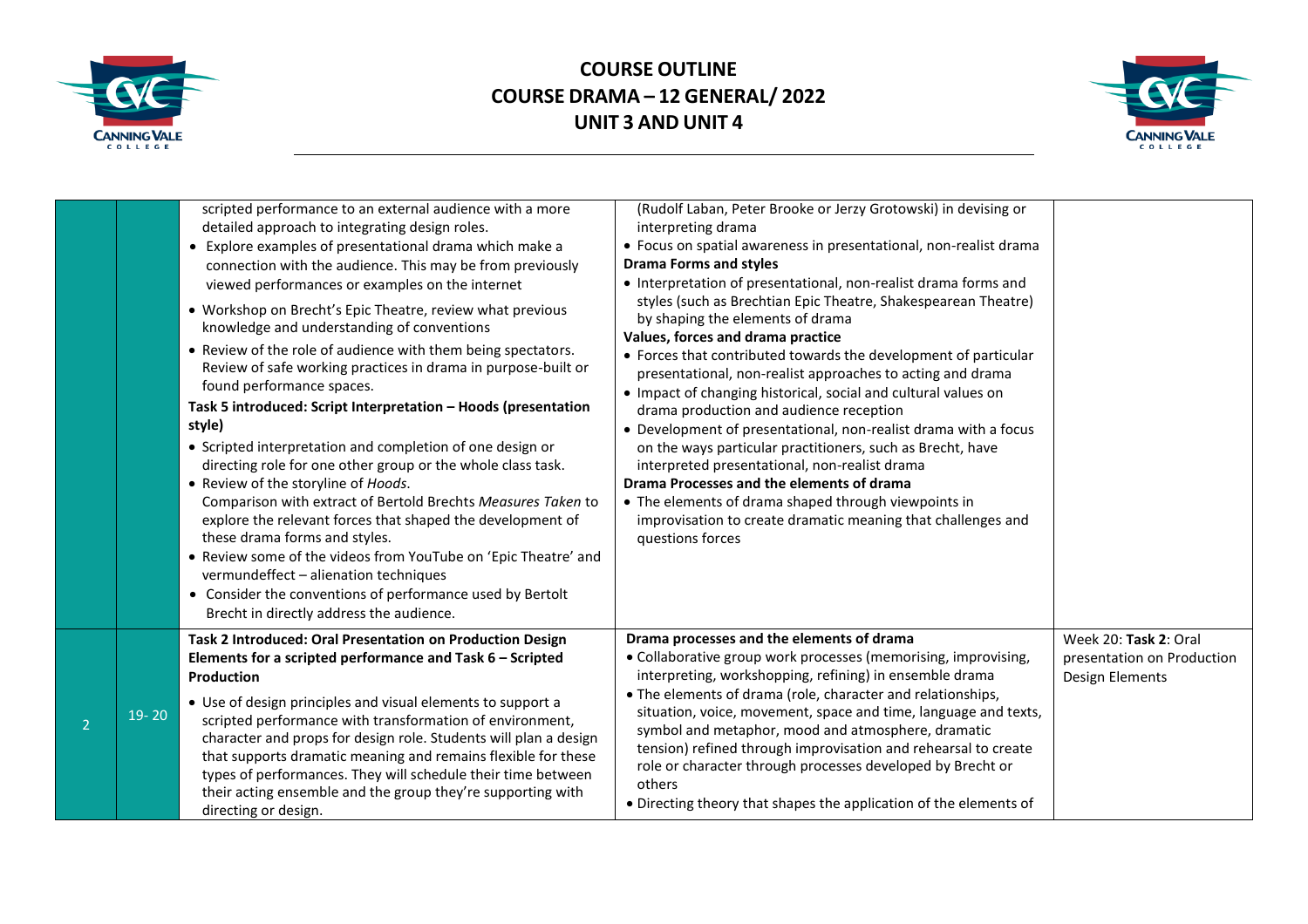



|  | • Review of effective group work (managing social and emotional    | drama in presentational,                                           |  |
|--|--------------------------------------------------------------------|--------------------------------------------------------------------|--|
|  | intelligences) to build group cohesion and time management         | non-realist drama refined through improvisation                    |  |
|  | skills (effective use of paired analysis, planning matrices,       | • The collaboration of designers, scenographers, actors and        |  |
|  | concentration, managing distractions) in drama.                    | directors in presentational, non-realist drama                     |  |
|  | • Planning for posters, programs and publicity for presentational, | <b>Management skills and processes</b>                             |  |
|  | non-realist drama for external performance of chosen scripted      | • Effective group work (managing social and emotional              |  |
|  | performance ("Murder at the Murder Mystery"). Consideration        | intelligences) to build group cohesion                             |  |
|  | of venue for the performance: purpose-built spaces versus          | • Time management skills (effective use of paired analysis,        |  |
|  | found spaces in the school community and beyond. Discussion        | planning matrices, concentration, managing distractions) in        |  |
|  | about safety, access, audience members with special needs and      | drama                                                              |  |
|  | the intended impact of the performances.                           | <b>Spaces of performance</b>                                       |  |
|  | • Create SlideShow to present design ideas for assigned            | • Strategies to present shifts in space and time (adapted spaces)  |  |
|  | production design role. Consider elements of drama to enhance      | when working in different performance areas focusing on            |  |
|  | impact of the presentational style to audience in dinner theatre   | presentational, non-realist drama                                  |  |
|  | style.                                                             | • In the round, traverse and promenade stages for presentational,  |  |
|  |                                                                    | non-realist drama                                                  |  |
|  | Week 20: Present Task 2 - Production design Ideas for              | <b>Management skills and processes</b>                             |  |
|  | performance                                                        | • Posters, programs and publicity for presentational, non-realist  |  |
|  |                                                                    | drama                                                              |  |
|  |                                                                    | • Safe working practices in drama in purpose built or found        |  |
|  |                                                                    | performance spaces                                                 |  |
|  |                                                                    | Oral and written communication                                     |  |
|  |                                                                    | • Short and extended answer forms                                  |  |
|  |                                                                    | • Graphic organisers, diagrams, and illustrations with appropriate |  |
|  |                                                                    | use of annotations, and of colour                                  |  |
|  |                                                                    | • Interviews and other oral presentations                          |  |
|  |                                                                    | • Structuring of ideas and responses                               |  |

#### Semester 2

|  |  | <b>Term</b> | Week <sup>1</sup> | Topic and key teaching points <sub>.</sub> | .<br><b>Syllabus content</b> | Assessment |
|--|--|-------------|-------------------|--------------------------------------------|------------------------------|------------|
|--|--|-------------|-------------------|--------------------------------------------|------------------------------|------------|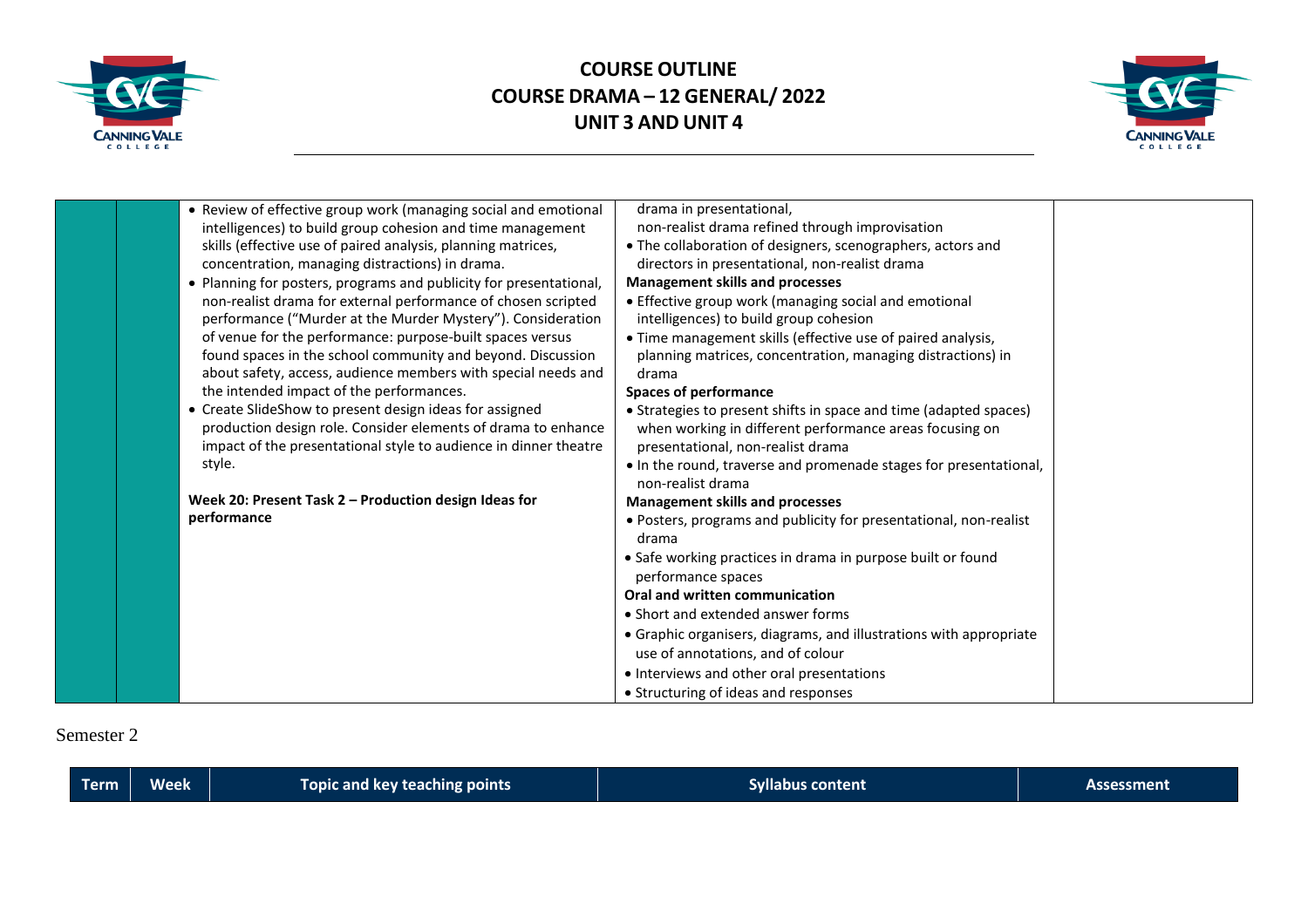



|                |         | Scripted interpretation for Production - Task 6                                                                                                                                                                                                                                                                                                                                                                                                                                                                                                                                                                                                                                                                                                                                   | <b>Drama conventions</b>                                                                                                                                                                                                                                                                                                                                                                                                                                                                                                                                                                                                                                                                                                                                                                                                                                 |                                                                                                                           |
|----------------|---------|-----------------------------------------------------------------------------------------------------------------------------------------------------------------------------------------------------------------------------------------------------------------------------------------------------------------------------------------------------------------------------------------------------------------------------------------------------------------------------------------------------------------------------------------------------------------------------------------------------------------------------------------------------------------------------------------------------------------------------------------------------------------------------------|----------------------------------------------------------------------------------------------------------------------------------------------------------------------------------------------------------------------------------------------------------------------------------------------------------------------------------------------------------------------------------------------------------------------------------------------------------------------------------------------------------------------------------------------------------------------------------------------------------------------------------------------------------------------------------------------------------------------------------------------------------------------------------------------------------------------------------------------------------|---------------------------------------------------------------------------------------------------------------------------|
| 3              | $1 - 2$ | (Start at week 9 of term 2 after assessment data to be in<br>for unit 3)<br>• Review of the impact of representational, realist drama<br>on acting and design. Introduction to the key ways that<br>the unit approach will change in Unit 4. Highlight: unit<br>will include a scripted performance to an external<br>audience with a more detailed approach to integrating<br>design roles.<br>• Explore examples of presentational drama which make<br>a connection with the audience. This may be from<br>previously viewed performances or examples on the<br>internet.<br>• Work on Blocking scenes including audience<br>engagement for this style of theatre.                                                                                                              | • Techniques in presentational, non-realist drama for<br>connecting with an audience through imaginative, political or<br>polemical engagement.<br>• Performance and audience behaviours (active audience<br>participation) appropriate to presentational, non-realist<br>drama<br><b>Spaces of performance</b><br>• Ways that audiences are positioned to interact with, respond<br>to and participate in presentational non-realist drama<br>Drama processes and the elements of drama<br>• The elements of drama (role, character and relationships,<br>situation, voice, movement, space and time, language and<br>texts, symbol and metaphor, mood and atmosphere,<br>dramatic tension) refined through improvisation and<br>rehearsal to create role or character through processed<br>developed by Brecht or others                               |                                                                                                                           |
| $\overline{3}$ | $3 - 6$ | • Workshops acknowledge the elements of drama in<br>performance preparation processes (improvisation to<br>explore audience alienation, gestus and historification)<br>for presentational, non-realist drama.<br>• For Task 6, students will explore conventions of<br>documenting presentational, non-realist drama<br>(director's vision, design statements, actors' notes) and<br>performance and audience behaviours (active audience<br>participation) appropriate to presentational, non-realist<br>drama.<br>• Continuing work on approach to selected scenes and<br>negotiating times to work on design or directing<br>approaches with partner groups.<br>• Review in class of principles of design and visual<br>elements, as relevant to the play. Reflect on original | Drama processes and the elements of drama<br>• The elements of drama shaped to present identified themes,<br>selected approaches and theories about dramaturgy in<br>presentational, non-realist drama<br>• The elements of drama in performance preparation<br>processes (improvisation to explore audience alienation,<br>gestus and historification) for presentational, non-realist<br>drama<br><b>Drama conventions</b><br>• Conventions of improvisation (justified action and character)<br>in presentational, non-realist drama<br>· Juxtaposition and transition in role, character, space, time,<br>forms and/or styles, including leaps of time, flashback and<br>flash forward, fragmented and cyclical structures<br>• Conventions of interpreting a script (engaging with the<br>audience, Verfremdungseffekt (alienation effect), reality | Week 6: Task 6 Script<br>Interpretation in a production<br>Task 7: Practical Role of<br><b>Production Design elements</b> |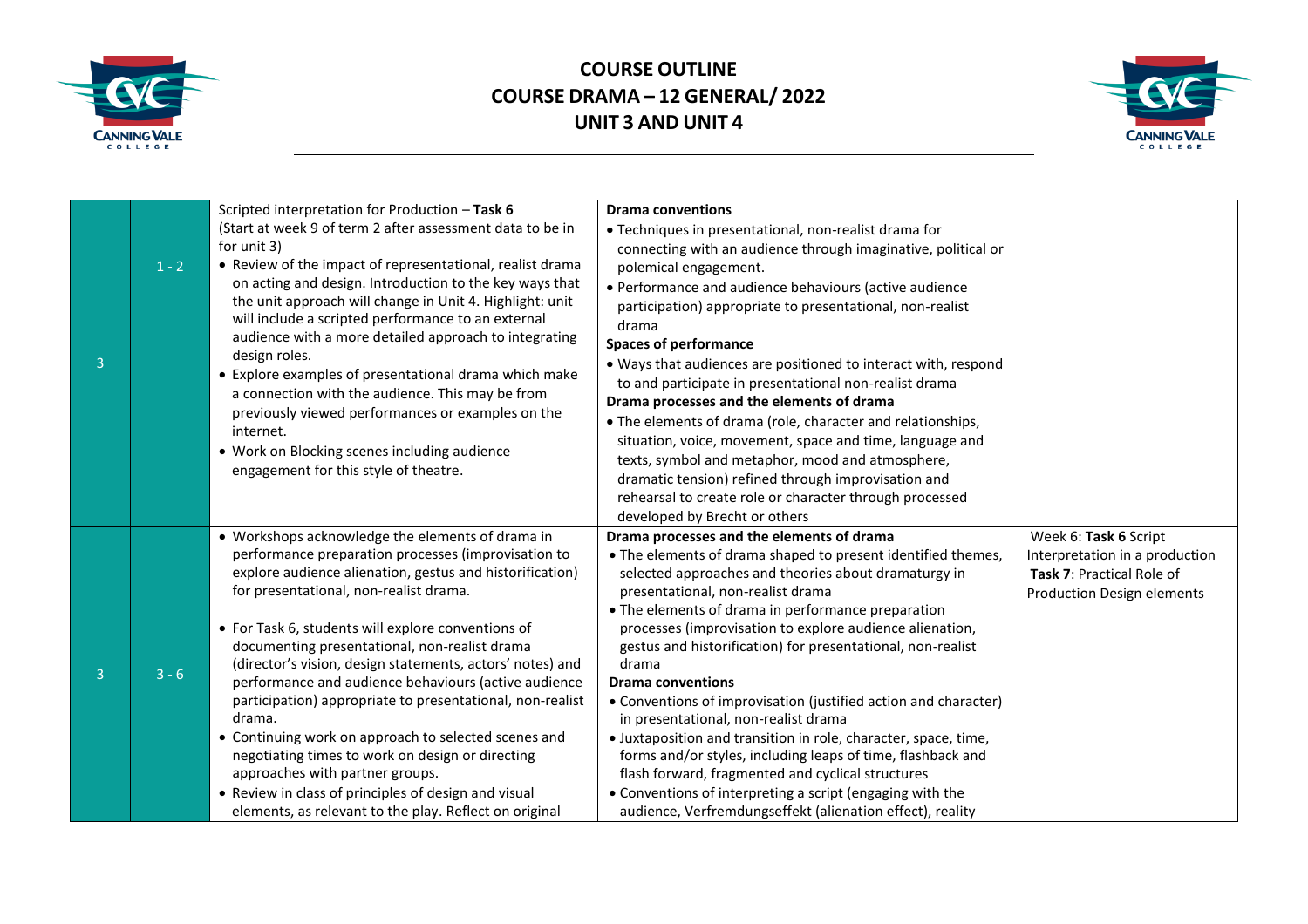



| ideas presented in task 2 and how to realise these for  | effects and shifting roles) refined through improvisation in<br>presentational, non-realist drama |  |
|---------------------------------------------------------|---------------------------------------------------------------------------------------------------|--|
| completed of production design role.                    |                                                                                                   |  |
| • Approach to the performance consolidated to include   | • Conventions of documenting presentational, non-realist                                          |  |
| careful review of the spaces of performance, the choice | drama (director's vision, design statements, actors' notes)                                       |  |
| of venue for the production and its impact on the       | • Performance and audience behaviours (active audience                                            |  |
| performance. This includes a clear plan to make use of  | participation) appropriate to presentational, non-realist<br>drama                                |  |
| the performance space and the audience space for each   | <b>Drama forms and styles</b>                                                                     |  |
| scene, and the transitions managed for dramatic         |                                                                                                   |  |
| impact.                                                 | · Relationships between presentational, non-realist drama and<br>non-linear narrative structures  |  |
|                                                         | Design and technologies                                                                           |  |
| • Final preparations, including technical and dress     | • Principles of design (balance, contrast, emphasis, harmony,                                     |  |
| rehearsals, before final performance to an external     | repetition, unity, variety, movement, scale/proportion,                                           |  |
| audience.                                               | pattern, rhythm), visual elements (line, shape, texture,                                          |  |
| Week 6: Task 6 and Task 7 due                           | colour, tone/value, 3D form and space) and design                                                 |  |
|                                                         | technologies in presentational, non-realist drama                                                 |  |
|                                                         | • Drama design and technology in presentational, non-realist                                      |  |
|                                                         | drama (symbolic designs, available lighting, live sound,                                          |  |
|                                                         | multiple uses of objects)                                                                         |  |
|                                                         |                                                                                                   |  |
|                                                         | <b>Voice and Movement</b>                                                                         |  |
|                                                         | • Focus and spatial awareness in presentational, non-realist                                      |  |
|                                                         | drama                                                                                             |  |
|                                                         | <b>Spaces of performance</b>                                                                      |  |
|                                                         | . Ways that audiences are positioned to interact with, respond                                    |  |
|                                                         | to and participate in presentational, non-realist drama                                           |  |